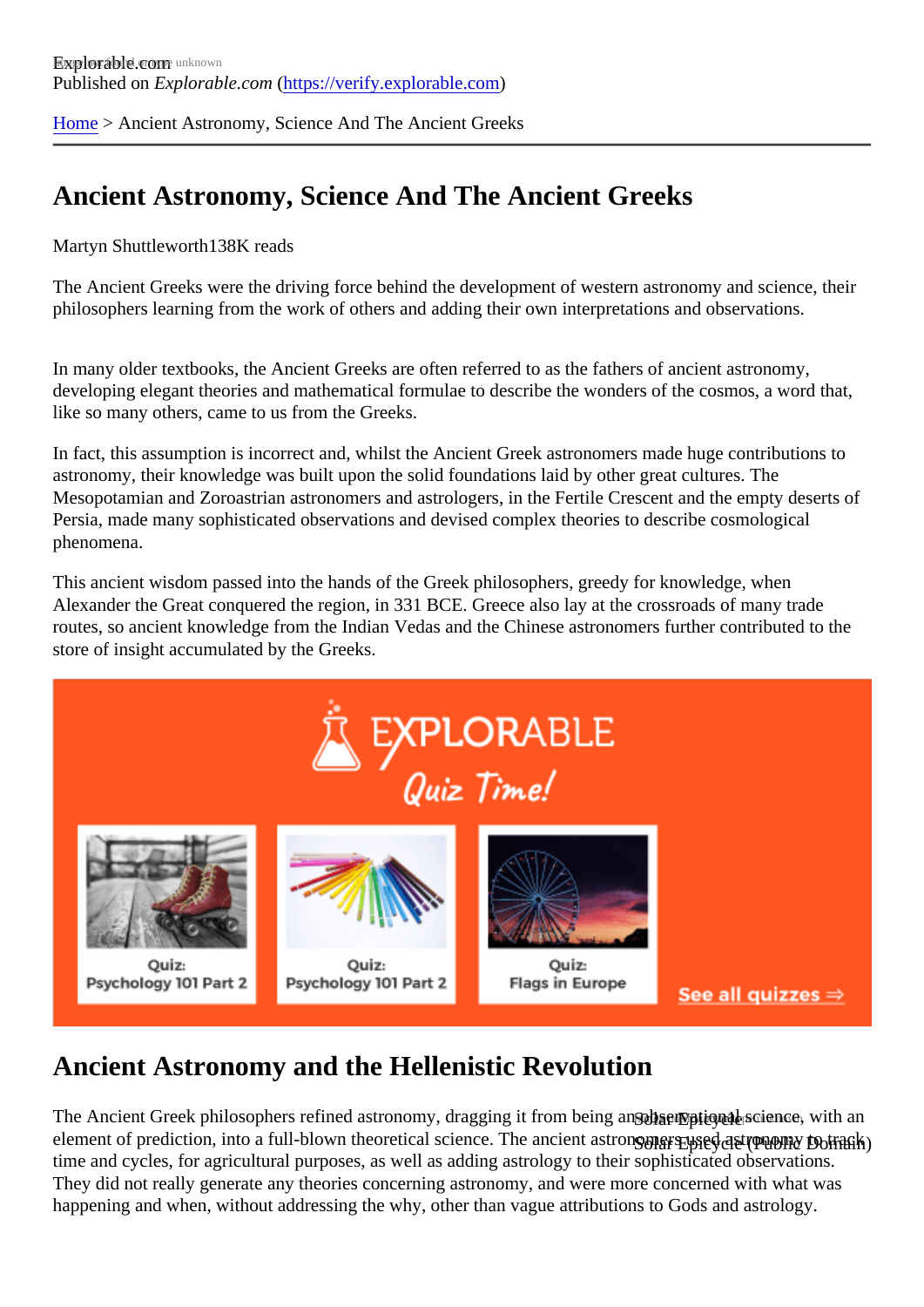The Greeks kept the idea of Gods and omens, but began to theorize about the underlying structure of the universe, pondering why the Sun, planets, and stars moved. Ultimately, many of their ideas were based up theology and heavenly perfection, so were incorrect, but the keen minds of the Greek philosophers were the first to attempt to find a Grand Universal Theory. They tried to uncover the hidden laws of creation long before Einstein, Hawking, and the great theoretical physicists, who are the distant descendents of the Gre astronomers, and certainly speak the same language of mathematics.

#### Greek Ancient Astronomy and Mathematical Precision

The Ancient Greeks encountered the great civilization of Mesopotamia as early as the 11th Century BCE, they settled along the coast of Turkey. They also encountered the Persians and the Egyptians, absorbing customs and knowledge from these great cultures. As a maritime people, the Greeks understood the value reading the stars as an aid to navigation and, by the 6th Century, Ancient Greek seafarers of the Ionian culture could read the stars like a map, and understood the patterns and motions of the celestial sphere. Greek astronomy might have ended there were it not for the rise of the Greek philosophers. Their insatiab quest to understand the undercurrents that drove the universe, and read the ebb and flow of natural cycles governing the earth and heavens became an obsession. The Greeks developed a pantheon of Gods, main because of cross-fertilization from Eastern cultures, but they were not satisfied with purely theological explanations for phenomena, and wanted to understand how and why things worked.

Perhaps they saw their theories as reading the mind of the gods and revealing what they believed to the perfection of nature. To the Greeks, the universe was a machine that ran upon mechanical and mathemat principles, which could be deduced through logic and reasoning.

### Ancient Astronomers: Thales of Miletus (624 - 548 Bce)

One of the first Greek ancient astronomers, and the first notable Greek philosopher, was Thales, who lived the beginning of the 6th Century BCE. Few written records exist and information about his work must be pieced together from the writings of later philosophers. However, it is believed that he successfully predicte an eclipse, in 585 BCE, although he probably referred to Babylonian records for this.

He is also credited with inventing gonometry [1], in an early example of the strong link between astronomy and mathematics. Other discoveries attributed to him are measuring the apparent diameter of the sun and recognizing the importance of the star constellation Ursa Minor (The Little Bear), as a guide to navigation for seafarers. Whilst difficult to ascertain from the scattered records, it seems that he believed t the earth was flat.

#### Ancient Astronomers: Anaximander of Miletus (C. 550 BCE)

Anaximander anothe great early philosopher, better known for his ideas about evolution, was the first Image not found or type unknown Greek philosopher to create a cosmological model. He proposed a theory explaining how the universe worked and revealed what he felt were the hidden processes guiding the movement of the planetary bodie

His inxino a contribution was with a client the veriant in summer is on spacish thin in she to me in watter. I describing circles around it. He also brought the idea of depth to the model, for the first time proposing tha the heavenly bodies occupied three-dimensional space, envisaging them as lying different distances away from the earth.

Anaximander believed that the earth was cylindrical in shape, about 1/3 as high as its diameter, and imagined it to be surrounded by air and then fire, 'like the bark of a tree.' The inhabited portion lay on top o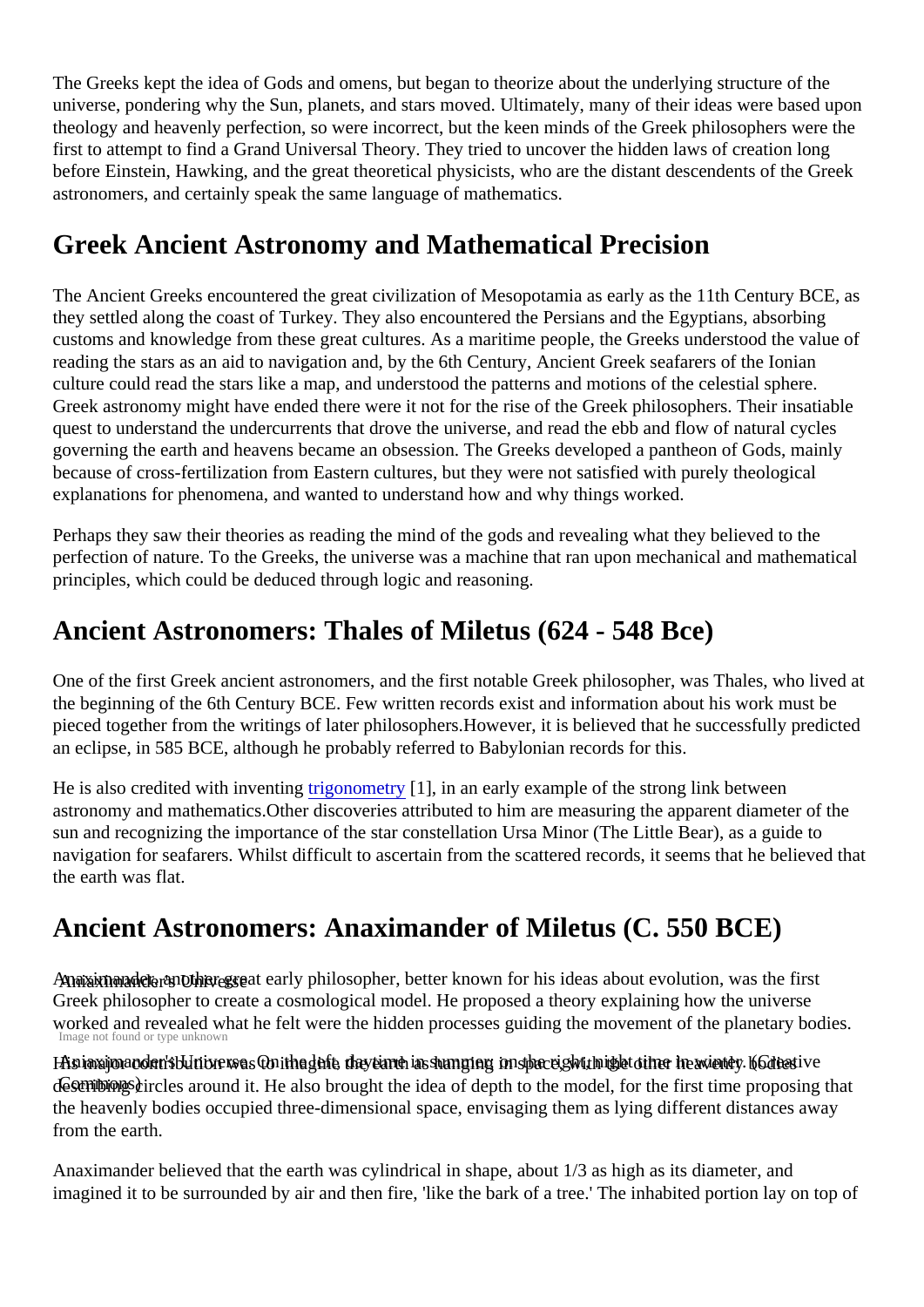the cylinder, surrounded by an ocean, and it is suggested that he believed the other flat surface of the cylinder contained land, although he did not specify whether he believed it to be inhabited.

All of this was surrounded by a ring of air, followed by rings of fire shrouded by mist. He described these a like chariot wheels; the rims were hollow and filled with fire, and the light from the heavenly bodies emanated from openings in these wheels, which allowed people to see the fire. In his model, the sun and moon were further away than the stars, and eclipses were accounted for by these holes becoming blocked

Of course, to modern eyes, this seems to be a very backward way of looking at the universe, but we have remember that Anaximander had no concept of gravity, and could think of no other model that would prevent the sun, moon, and stars from plummeting to the ground! He never fully explained why the heaver did not move around the earth perfectly and went around at an angle, giving us the seasons.

Anaximander's other great contribution was the idea of infinity and the tantalizing possibility that the universe could be unbounded. He also created the idea of 'balance' to explain how the earth floated in space, using equilibrium. His model created more questions than answers, but that is what philosophers feed upon

# Pythagoras (572 - 492 BCE)

Pythagoras, another philosopher better knowmrfothematic\$2], also ontributed to the the knowledge of the Famously, he proposed this idea because he noticed that ships disappear below the horizon when they sail and the state of the control is gun red Bust of Pythagoras (Public Domain) Greek philosophers by postulating that the earth was spherical, a huge departure from Anaximander's model. away, implying that the surface of the earth is curved.

He also proposed that, if the moon and other celestial bodies were spherical, then it made sense that the  $\epsilon$ would be too; Pythagoras saw spheres as the perfect shape. Pythagoras was the first ancient astronomer suggest that there was a harmony of the spheres, and that the movement of the planets, sun, moon and stars could be described by whole numbers and mathematical precision. His other discovery was that the morning and evening star are the same thing, the planet Venus.

#### Anaxagoras (C. 500 BCE) and Heracliedes of Pontus (born C. 388 BCE)

Anaxagoras is one of the first Greek philosophers that we know a little about, as he is mentioned in Greek history. This philosopher was admired by many in Athens and counted the great Socrates amongst his disciples. He proposed various solutions to celestial phenomena and the structure of the universe, explanations that would eventually see him banished from Athens for heresy.

He believed that the sun was a huge mass of blazing metal, much larger than the Peloponnese. Anaxagor also proposed that the heavenly bodies were rock torn from the earth and set aflame by rapid rotation, also suggesting that they were a long way from earth, the reason why we cannot feel their heat.

Finally, he believed that the moon was a world much as our own, with valleys, mountains, and ravines, an hinted that it may be inhabited. He reverted to the old idea of a flat earth, proposing that strong winds blowing under it caused it to ripple and give rise to earthquakes. Brilliantly, he suggested that the moon reflected the sun's light, a true stroke of genius. Heracliedes was the first to suggest the sun as the center the universe, a concept that would not be accepted until Copernicus, nearly 2000 years later. These two ancient astronomers would influence one of the most famous of Greek philosophers, Plato.

#### Ancient Astronomers: Plato and the Crystal Spheres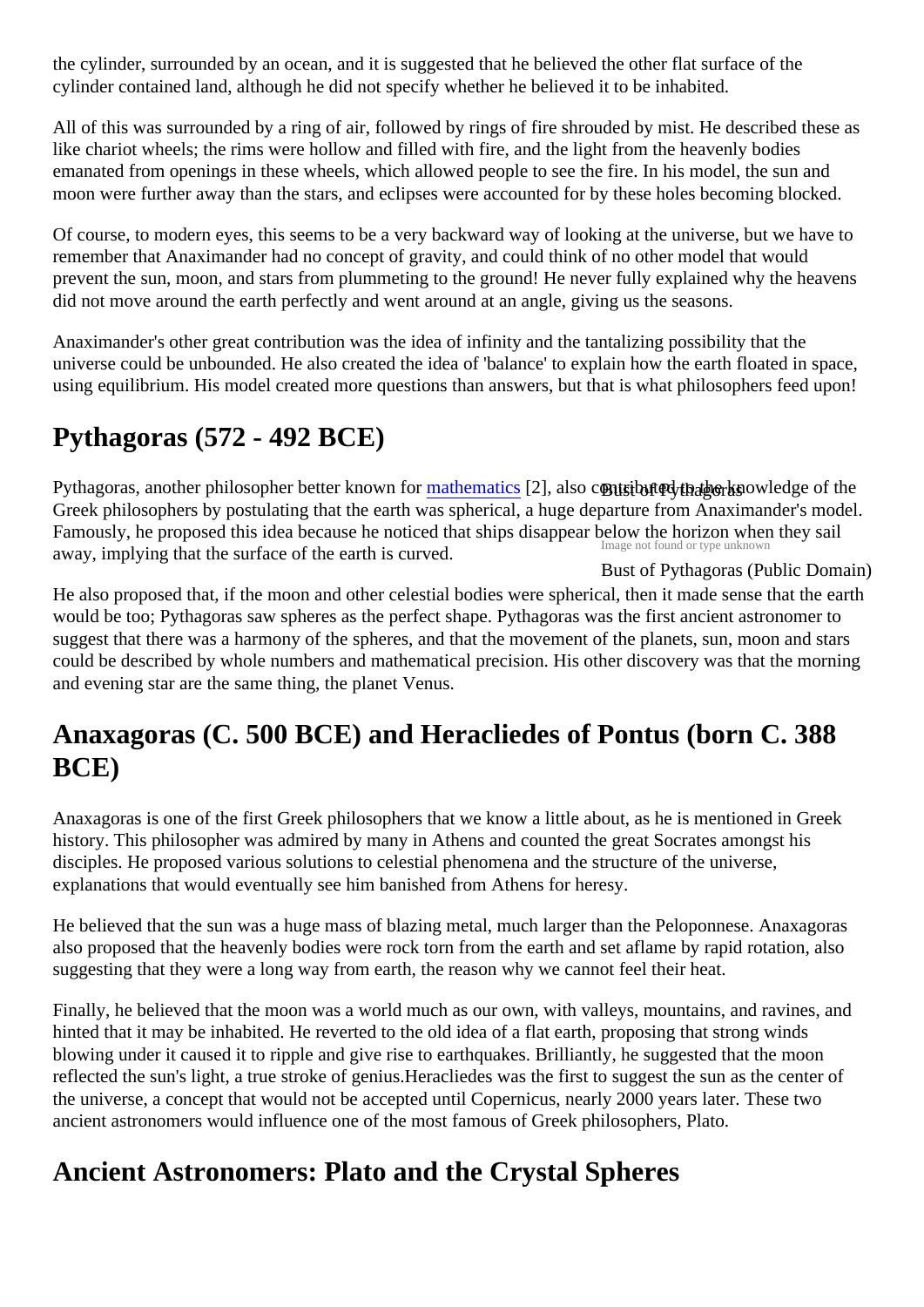As a philosopher who believed that explanations could be deduced, through reason, Plato believed that the entire cosmos was constructed with precision and that circles and spheres, as the most perfect objects, we the key to understanding the universe. His contribution to ancient astronomy was the idea that the stars, s and moon were fixed to concentric crystalline spheres, rotating inside one another. Plato proposed that the stars formed the outermost crystal sphere, followed by the planets, the sun, the moon, and the spherical earth at the center. These rotated and gave rise to the motion of the heavens around the fixed earth.However, records and observations soon showed that this model could not fully explain the complicated movement of the planets, sun, and moon. These move across the sky at varying rates, often appearing to move backwa relative to the sky in a retrograde direction. Plato, ever one to complicate matters, decided that this movement was still circular, but his model needed a slightly more sophisticated explanation.

Plato's pupil, Eudoxus, envisioned the universe as containing the static earth at the centre, with the stars occupying the outermost crystal sphere. The sun, inside this sphere, rotated around the earth at the same speed as the stars, but was attached to the astral sphere and also rotated about this axis once per year. If solar sphere were connected at a 231/2 degree inclination, this would also explain why the stars do not cir the earth on the same plane.The problem with this is that it did not fully describe all of the nuances of the sun's rotation, so more spheres were added to Plato and Eudoxus' model. To account for the motion of the moon and planets, the model required at least 55 concentric spheres. Try to build a model of that one!

### Ancient Astronomers: Aristarchus, Eratosthenes and Celestial **Distance**

Aristarchus, teacher of the better-known chimedes 3], was the first astronomer to make a reasonable estimate of the distances of the sun and moon from the earth. He proposed that the universe was far grea in size than suggested by earlier philosophers, believing that the earth, lying at the center of the universe, was tiny compared to the sphere of the stars. Accordingly, this vast distance explained why the stars do no appear to move relative to each other. Along with Eratosthenes, he also proposed that the stars and sun di not move in the sky, instead believing that the earth rotated about its axis, although this particular idea wa not widely adopted.

#### Ancient Astronomers: Hipparchus, Ptolemy and Epicycles

The problem with the idea of concentric spheres was that i**Ptidenot explaicethe full com**plexity of planetary seasons varied in length. Hipparchus believed that the earth did not lie at the very center of the universe, but lay slightly off center. Ptolemy took this idea further and expanded by Son The Model (Ported Ship in Pramous motion, and the model could not explain how the moon and planets varied in size and brightness. Hipparchus (2nd Century BCE) was the first to suggest a new model to explain this and suggest why the theory of epicycles.

Using trigonometry, Hipparchus and Ptolemy devised the idea of epicycles, where the sun, moon, and planets moved around the earth in circles, but rotated in smaller circles within this cycle. This perfectly explained the sometimes retrograde motion of the moon and planets, and elucidated why the sun and moon were sometimes closer to the earth and, subsequently, larger.

Ptolemy has become something of a byword for stubborn scientists because, as observations began to demand more complex theories, he developed circles within circles within circles, his model eventually becoming as complex as Plato's crystalline spheres. By modern standards, this epitomizes a scientist cling to an old paradigm and refusing to entertain other explanations.This is an unfair criticism because, considering the knowledge that he had at the time, it was a decent explanation for the structure of the heavens. He tenaciously clung to the paradigm, failing to make the intuitive leap that would be left to later